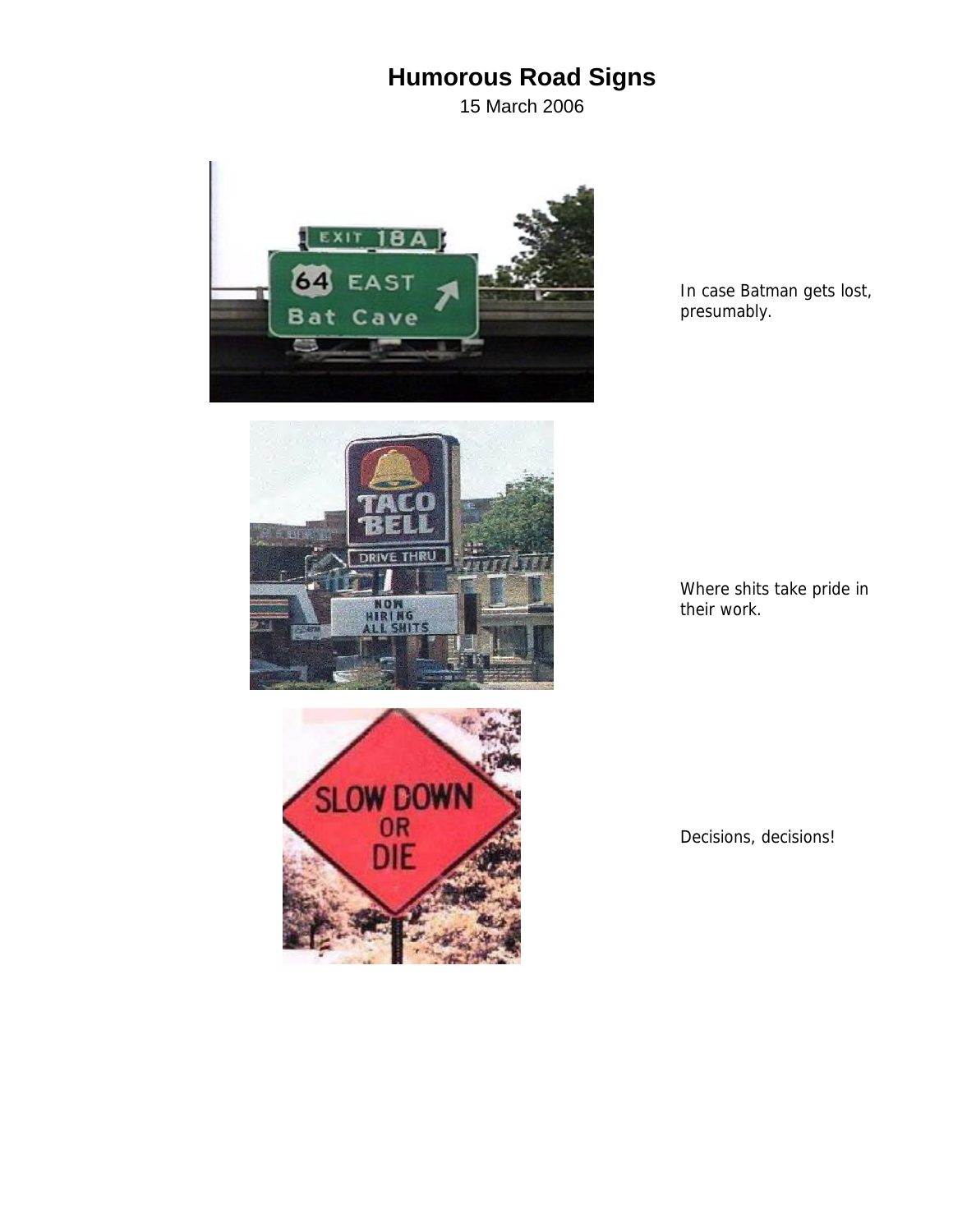

Do you drive-thru and park, or park and drive thru?



An ideal road for people with low expectations.



Only 36% of women ever find this.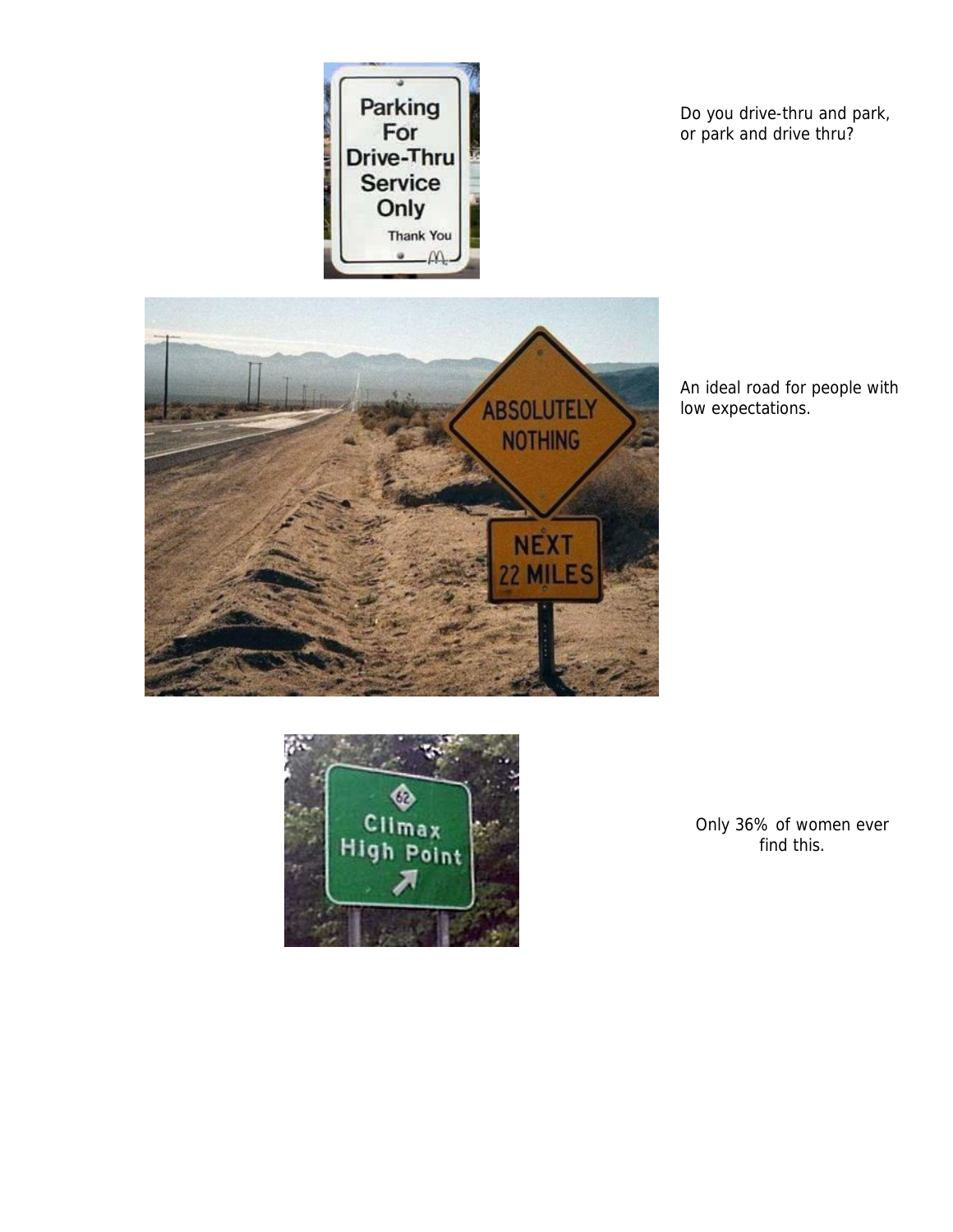

DO NOT HUMP **UNDER ANY CIRCUMSTANCES** 



Harsh method of birth control.



Good advice.



To chill out those stressed rabbits.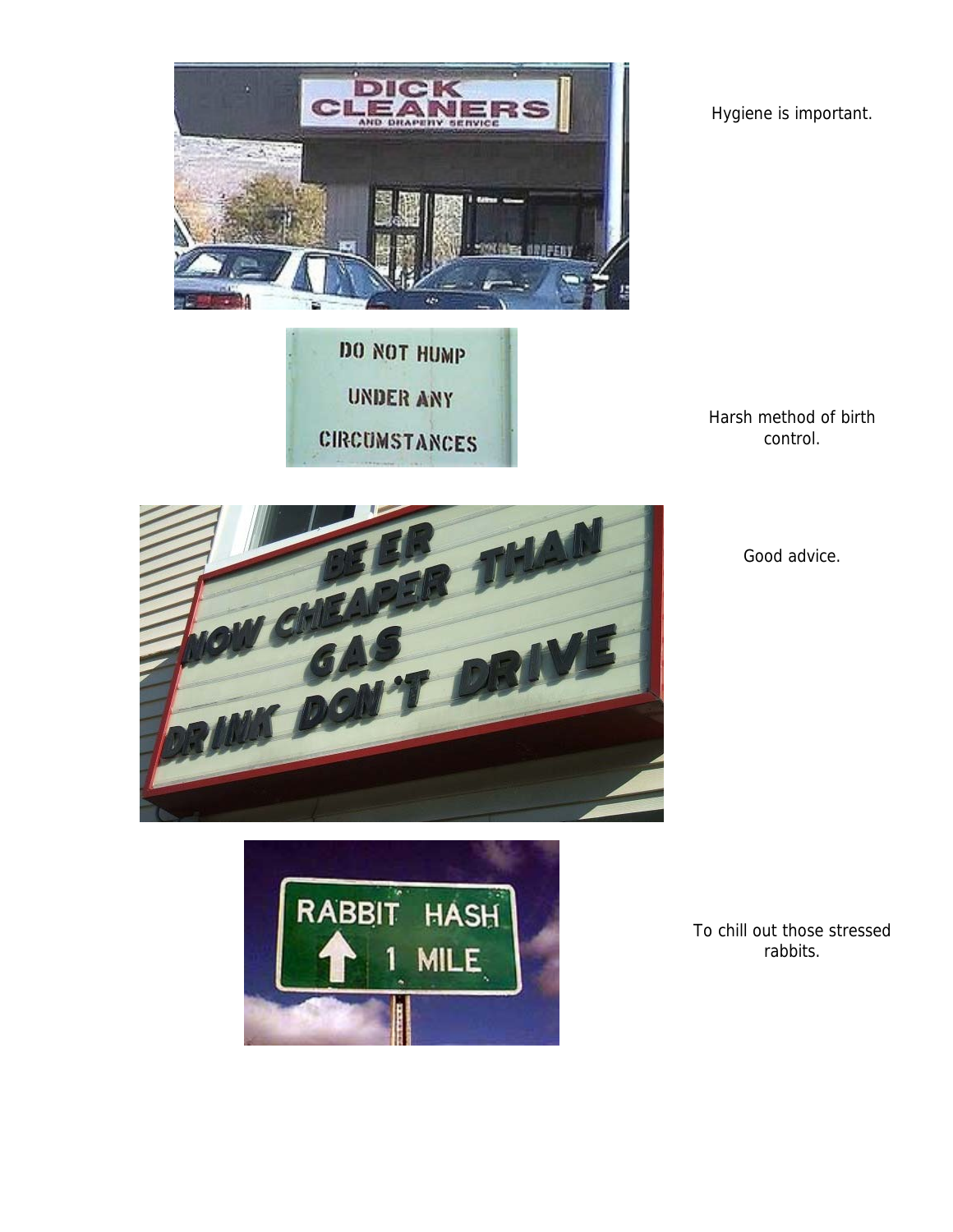

Fair Play







Where is the sign?

If you must ask, you're probably not gone.

In case you don't notice.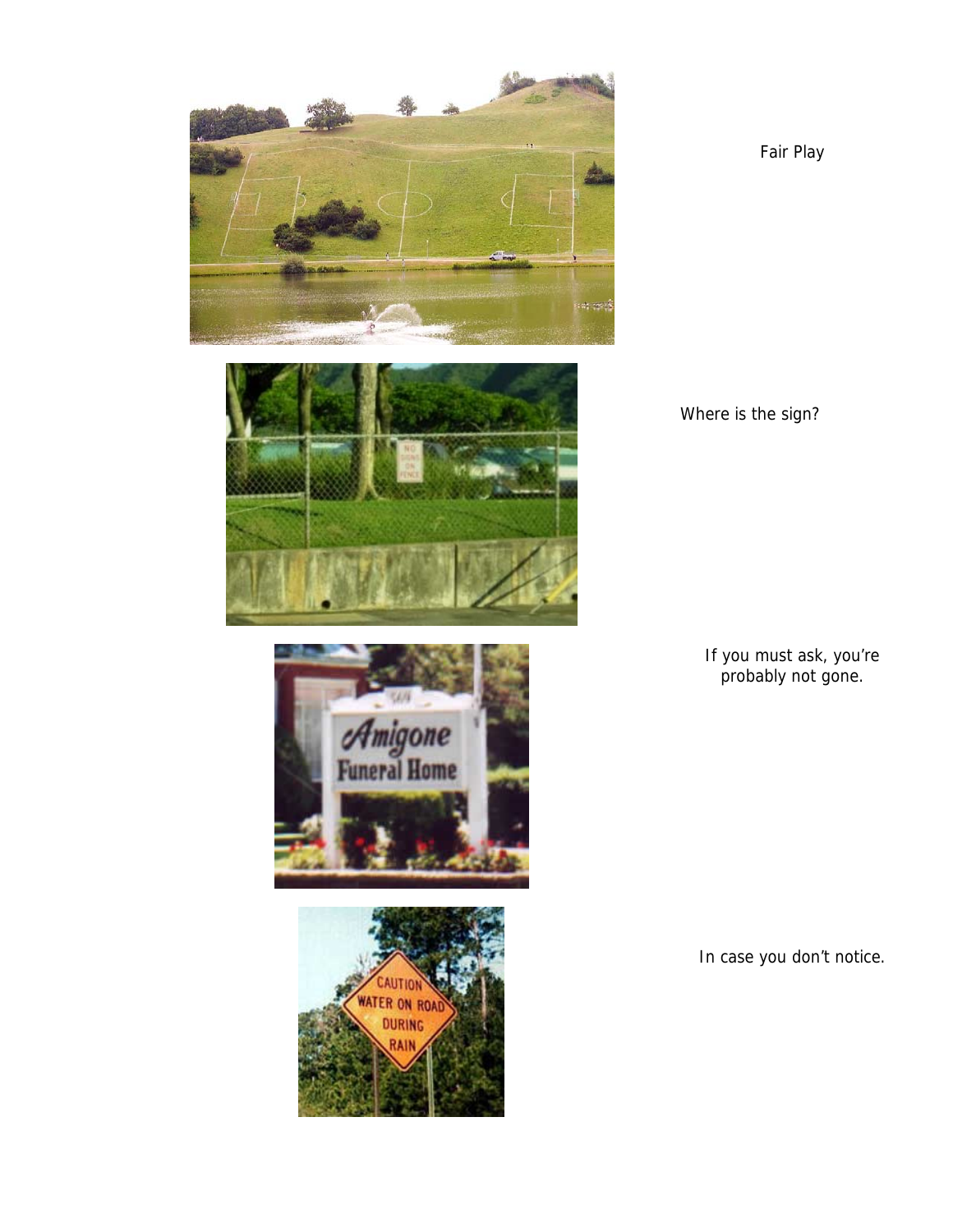



Yes, well, err…?

Warning to alligators, watch out for dangerous wheelchairs.

Hopefully, it's not too urgent.

Don't go wrong.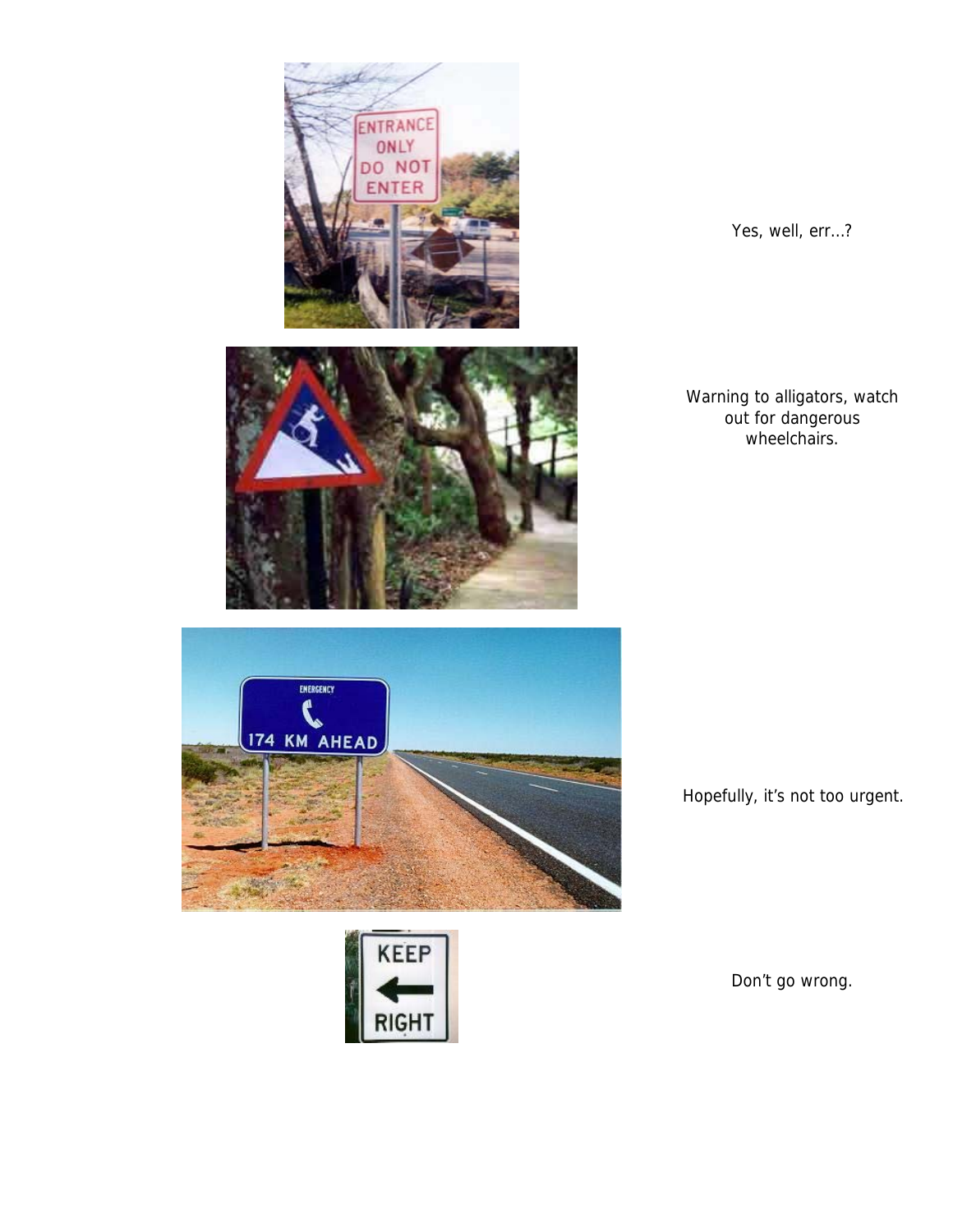



Some churches offer special services.



Tasty.

McDeath?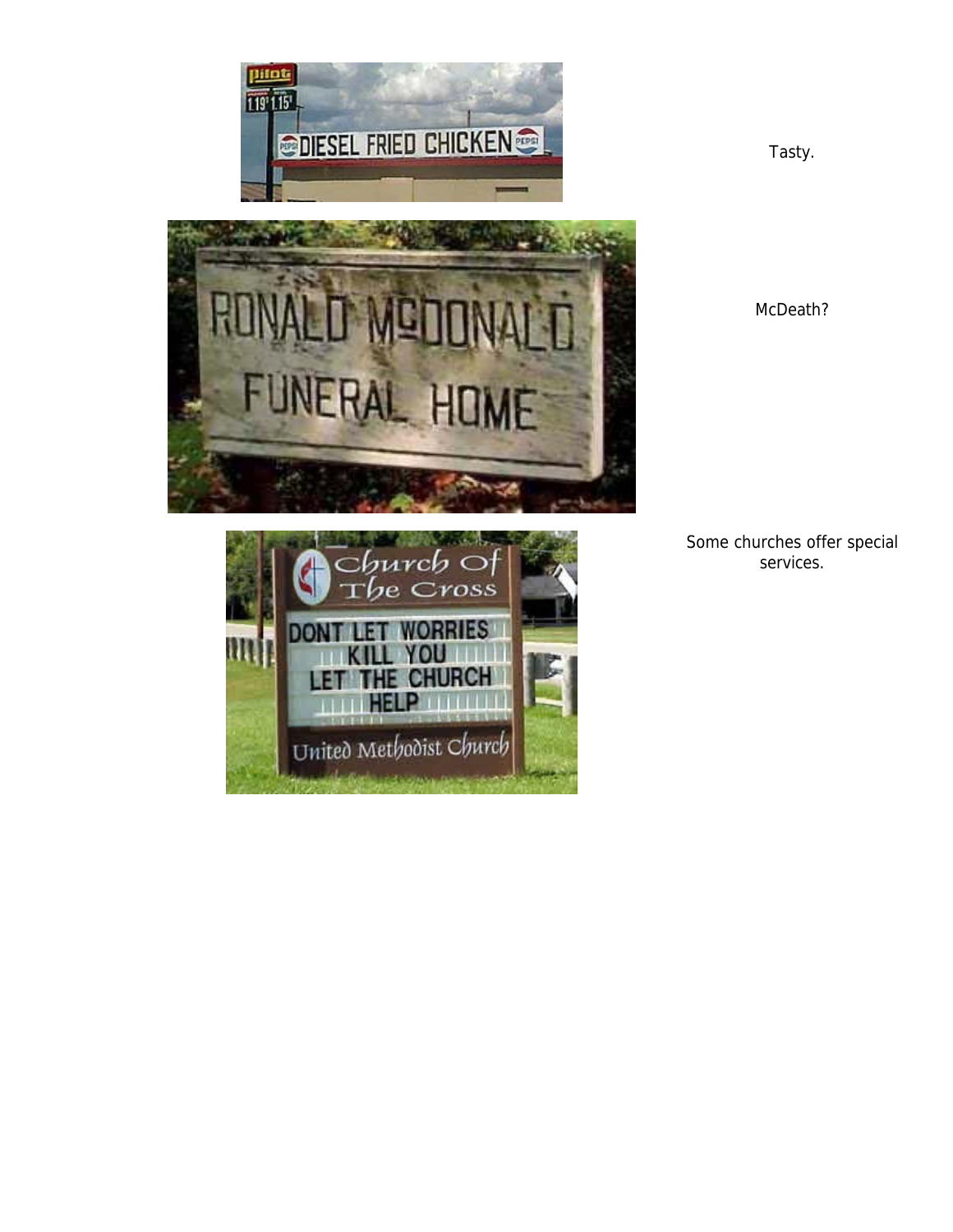

Always let the dummies lead.



One way where?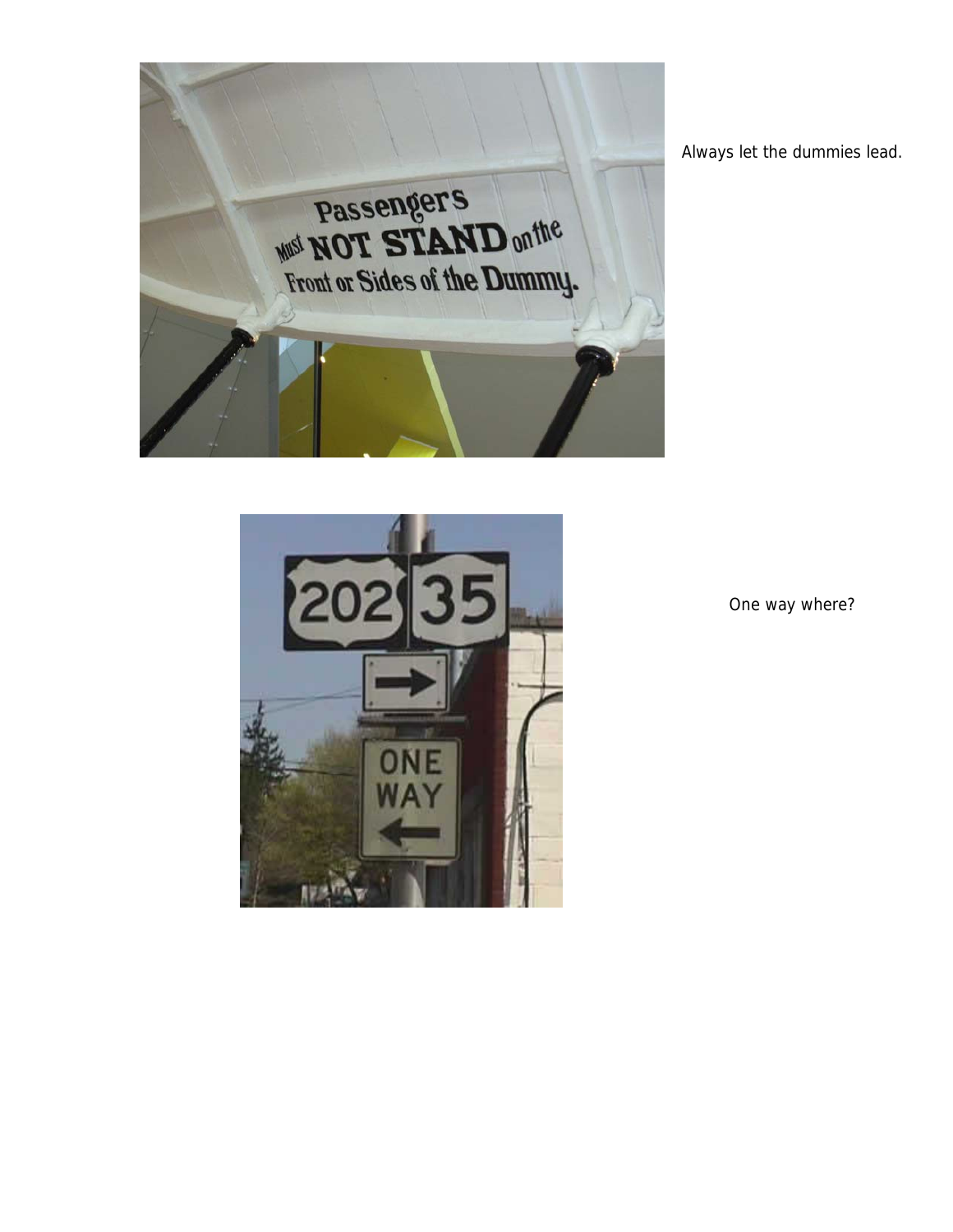

Ooops, not secret anymore!







It's costly to move your ass.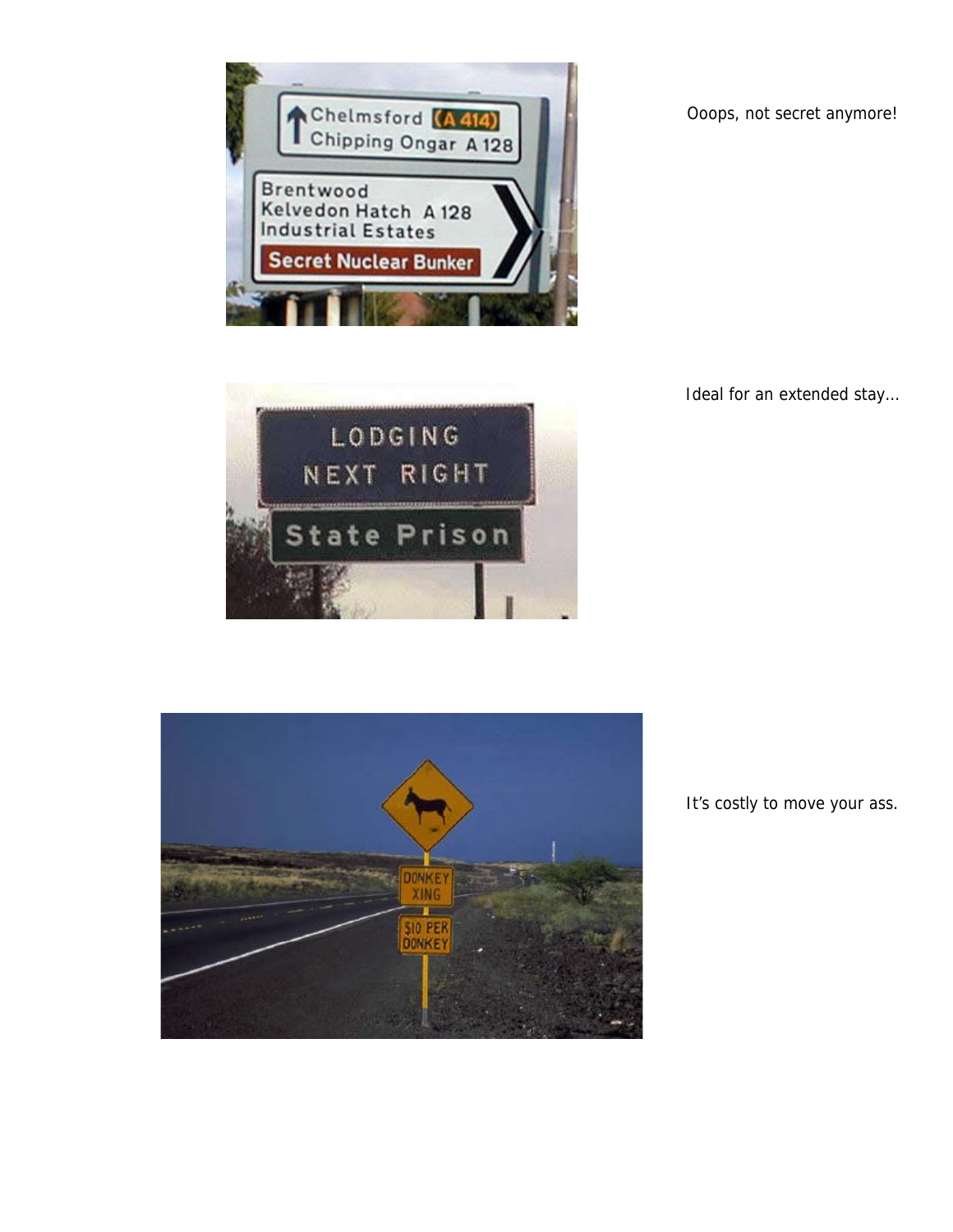Is more always better?





Where road sign painters need to go.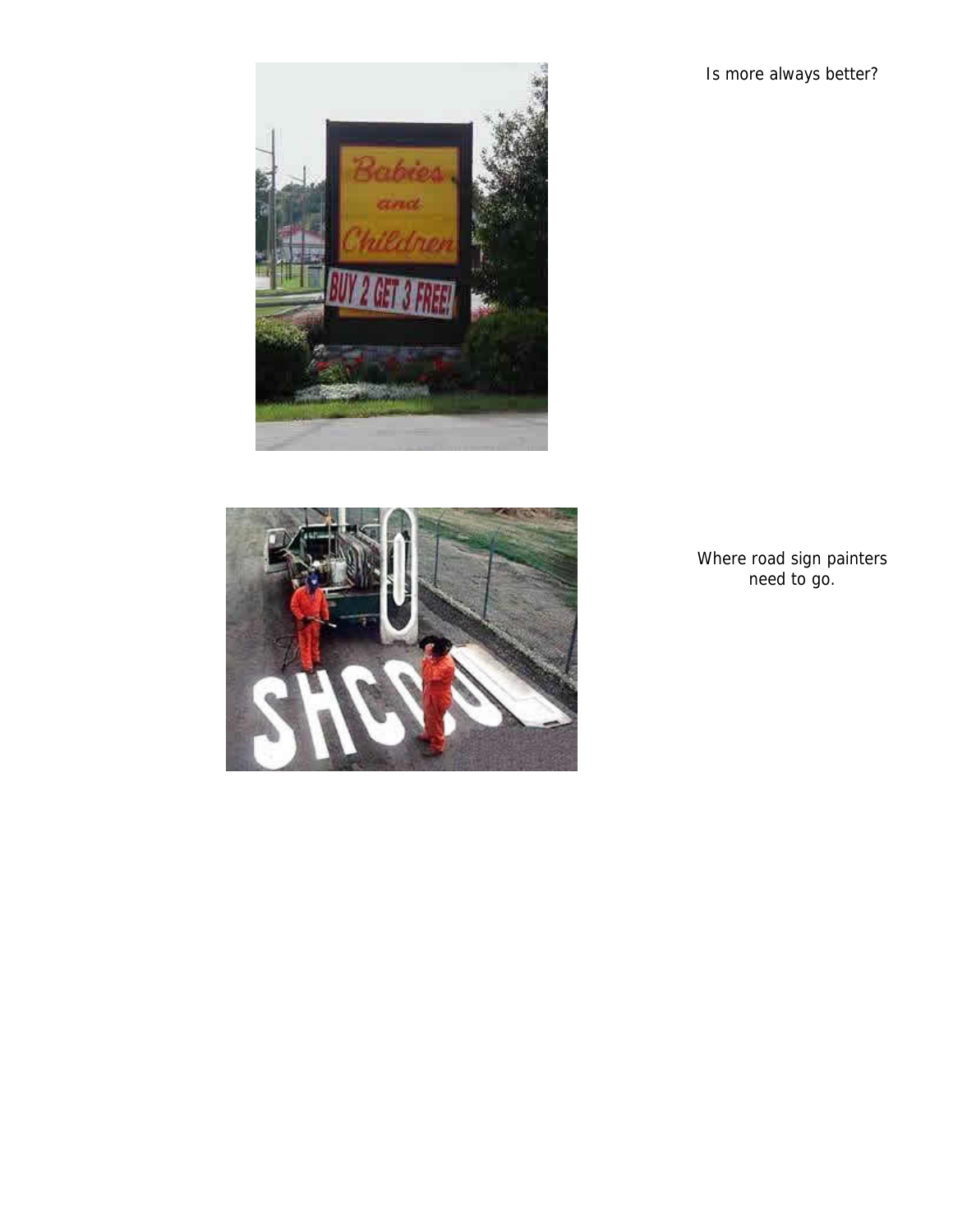



Squirrels love nuts.

Don't sweat this fitness club.



Confusing but friendly (Mahalo means "Thank You")